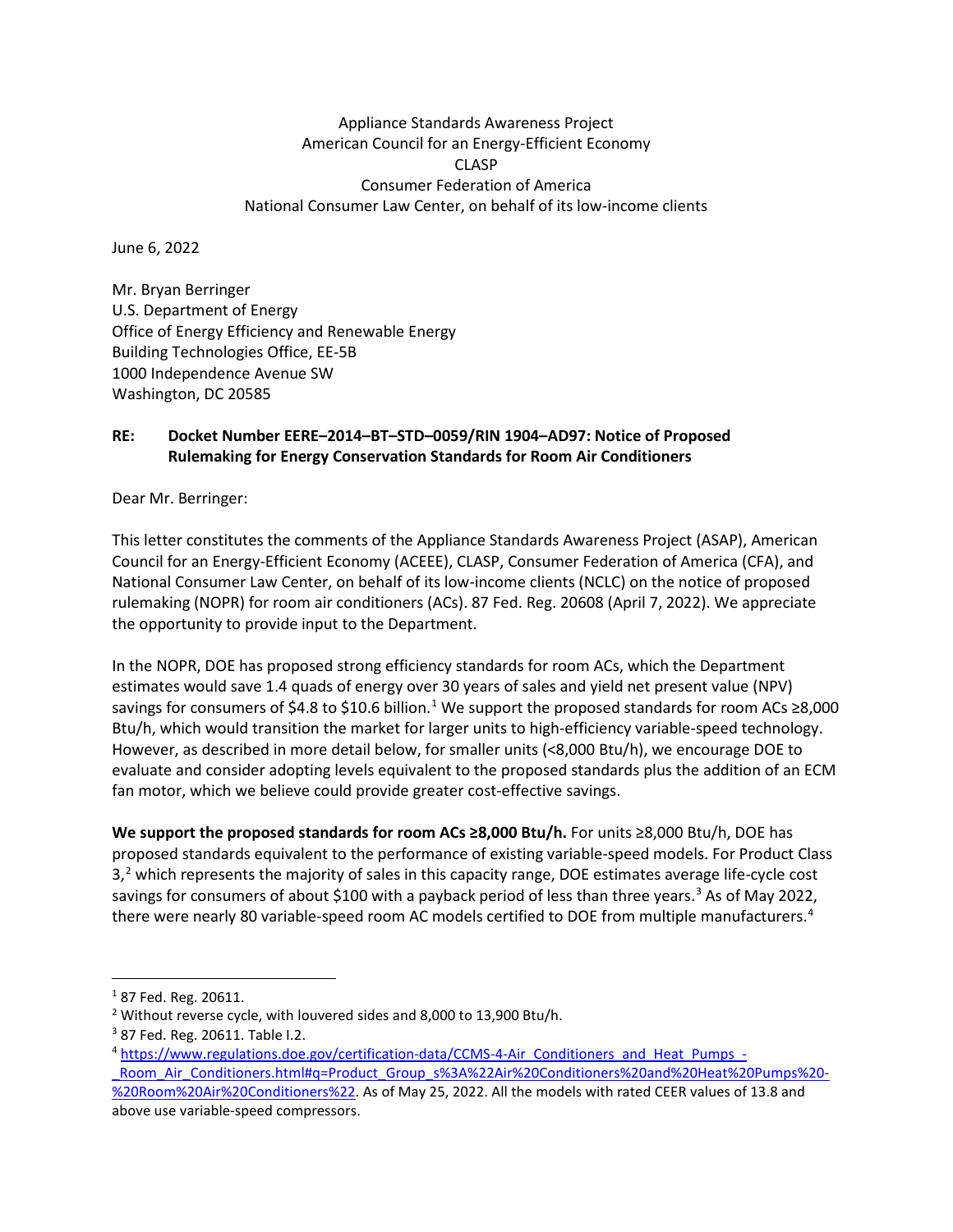We also specifically support DOE's approach of basing the proposed CEER levels for units ≥8,000 Btu/h on test results of units tested by DOE.<sup>[5](#page-1-0)</sup> We recognize that the proposed CEER level for Product Classes 3 and 4 (16.0 Btu/Wh) is higher than the rated CEER value of the most-efficient existing variable-speed unit.<sup>[6](#page-1-1)</sup> However, manufacturers have the option of rating conservatively, and we therefore believe it is appropriate to use the DOE test results for representing the CEER values of existing variable-speed units. We also note that DOE's analysis shows that CEER values significantly higher than those proposed are technologically feasible. For example, for Product Class 3, while the proposed standard is 16.0 CEER, DOE's analysis found that currently-available technologies, such as higher-efficiency variable-speed compressors, can allow for reaching CEER levels as high as 22.4.[7](#page-1-2)

**For room ACs <8,000 Btu/h, we encourage DOE to evaluate and consider adopting levels equivalent to the proposed standards plus the addition of an ECM fan motor.** The proposed standards for units <8,000 Btu/h (EL 3) are based on the most-efficient single-speed compressors. For Product Classes 1 and  $2<sup>8</sup>$  $2<sup>8</sup>$  $2<sup>8</sup>$  which represent the majority of sales in this capacity range, DOE estimates average life-cycle cost savings for consumers of about \$65 and \$80, respectively, with payback periods of less than one year.<sup>[9](#page-1-4)</sup>

The max-tech levels (EL 5) include the addition of multiple design options including ECM fan motors,<sup>[10](#page-1-5)</sup> and the technical support document (TSD) notes that DOE expects that ECMs use up to 25% less energy than a PSC motor.<sup>[11](#page-1-6)</sup> For Product Class 1, DOE estimates that the incremental installed cost of going from EL 4 to EL 5 is only \$13,<sup>[12](#page-1-7)</sup> which suggests that the cost of switching to an ECM fan motor is small. Therefore, for room ACs <8,000 Btu/h, we encourage DOE to evaluate and consider adopting levels equivalent to the proposed standards plus the addition of an ECM fan motor, which we believe could provide greater cost-effective savings.

We also specifically support DOE's approach of using the efficiency of the most-efficient single-speed compressor in developing the CEER level for EL 3. As DOE noted at the public meeting on May 2, the CEER value at EL 3 reflects what it technologically feasible based on existing single-speed compressors.<sup>13</sup>

**We support DOE's learning rate methodology.** As we described in our comments on the preliminary TSD, we would expect that prices of variable-speed compressors will decline faster than the total price of room ACs.[14](#page-1-9) We therefore strongly support DOE's learning rate methodology applied in the analysis for the NOPR, which included applying a separate price trend to the controls portion of variable-speed compressors based on historical producer price index data on semiconductors.[15](#page-1-10)

<span id="page-1-0"></span><sup>&</sup>lt;sup>5</sup> DOE described this approach at the public meeting on May 2: [https://www.regulations.gov/document/EERE-](https://www.regulations.gov/document/EERE-2014-BT-STD-0059-0038)[2014-BT-STD-0059-0038.](https://www.regulations.gov/document/EERE-2014-BT-STD-0059-0038) p. 60.

<span id="page-1-1"></span> $6$  As of May 25, 2022, the rated CEER value of the most-efficient existing variable-speed unit was 15.7 Btu/Wh.

<span id="page-1-2"></span> $7$  87 Fed. Reg. 20648. Table V.1.

<span id="page-1-3"></span><sup>&</sup>lt;sup>8</sup> Without reverse cycle, with louvered sides and less than 6,000 Btu/h, and without reverse cycle, with louvered sides and 6,000 to 7,900 Btu/h.

<span id="page-1-4"></span><sup>&</sup>lt;sup>9</sup> 87 Fed. Reg. 20611. Table I.2.

<span id="page-1-5"></span><sup>10</sup> [https://www.regulations.gov/document/EERE-2014-BT-STD-0059-0030.](https://www.regulations.gov/document/EERE-2014-BT-STD-0059-0030) p. 5-7.

<span id="page-1-6"></span><sup>11</sup> [https://www.regulations.gov/document/EERE-2014-BT-STD-0059-0030.](https://www.regulations.gov/document/EERE-2014-BT-STD-0059-0030) p. 5-20.

<span id="page-1-7"></span><sup>&</sup>lt;sup>12</sup> [https://www.regulations.gov/document/EERE-2014-BT-STD-0059-0030.](https://www.regulations.gov/document/EERE-2014-BT-STD-0059-0030) p. 8-49. Table 8.4.1. The estimated installed costs at EL 4 and EL 5 are \$464.91 and \$477.52, respectively.

<span id="page-1-8"></span><sup>13</sup> [https://www.regulations.gov/document/EERE-2014-BT-STD-0059-0038.](https://www.regulations.gov/document/EERE-2014-BT-STD-0059-0038) pp. 18-19.

<span id="page-1-9"></span><sup>&</sup>lt;sup>14</sup> [https://www.regulations.gov/comment/EERE-2014-BT-STD-0059-0020.](https://www.regulations.gov/comment/EERE-2014-BT-STD-0059-0020) p. 4.

<span id="page-1-10"></span><sup>15</sup> 87 Fed. Reg. 20632.